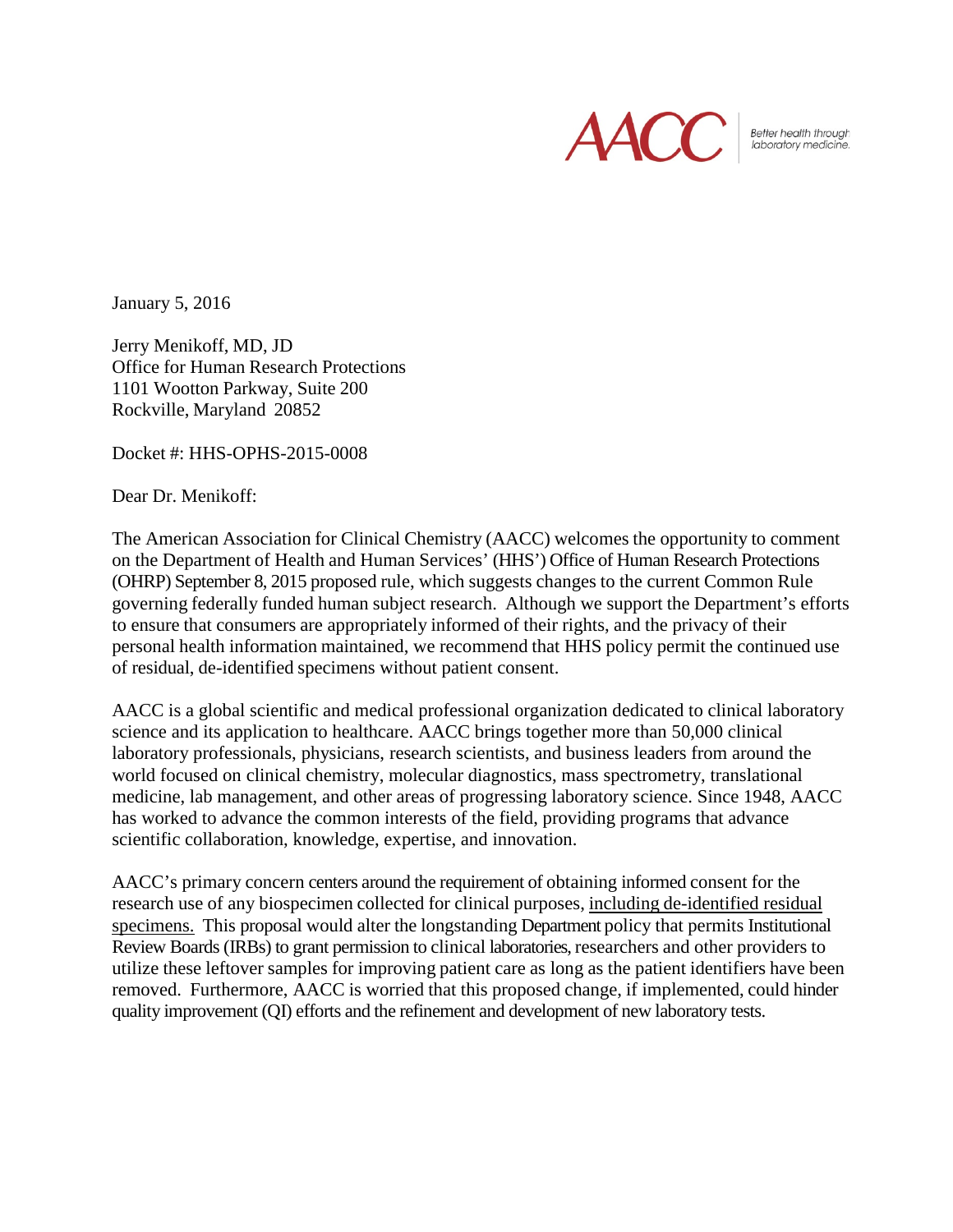Dr. Menikoff January 5, 2016 Page Two

#### **Quality Improvement**

Currently, clinical laboratories rely upon the use of residual de-identified samples in the protocols used to validate or verify the analytic and clinical performance of a broad variety of assays. Residual specimens are needed for these protocols as synthetic materials do not perform as well as real samples and, in many instances, are not commercially available. The clinical laboratory uses only patient samples that would normally be discarded—maintaining only minimal clinical information (e.g., age, gender, and diagnosis) associated with the specimen. Direct patient identifiers are removed from the specimen. The purposes of these studies are to establish or verify the performance of testing and are not related to the well-being of a particular patient.

Many QI activities performed by clinical laboratories are required under the federally mandated Clinical Laboratory Improvement Amendments (CLIA) regulations. For example, laboratories use de-identified specimens to validate the test methodologies they employ, refine the normal range for patient results and compare instruments performing the same tests—all functions required under CLIA. For rare disorders, clinical laboratories also use de-identified samples as an additional quality control measure when commercial products are not available. While the proposed rule would permit clinical laboratories to utilize leftover specimens for QI under certain circumstances it does not fully define those areas. AACC suggests that permitted QI activities be further defined and those required by CLIA, other government agencies or private accrediting organizations be excluded from the informed consent requirements.

### **New Test Development and Validation**

Clinical laboratories also use residual specimens to develop and validate new laboratory tests. We are concerned the narrowness of the proposed exemption will significantly impede these activities. OHRP states that healthcare facilities can use existing specimens without informed consent "if the research is designed not to generate any new information about the person, but only confirm what is already known." The agency further adds that any IRB waivers from this requirement would be "very strict" and in "rare circumstances." Without modification, these limitations may impede the efforts of manufacturers and clinical laboratories to develop new tests and validate their performance.

One area where this policy change may hinder advancements in patient care is newborn screening. A newborn bloodspot that tested normal for sickle cell disease could not be used to validate a new marker for the same condition if it presented different risks or prognosis for the 'known' condition. In addition, a clinical laboratory could not use the same bloodspot to test for a different inborn error or marker for another condition. We strongly oppose these limitations. In this instance, OHRP's efforts to increase patient protection may unintentionally diminish patient care.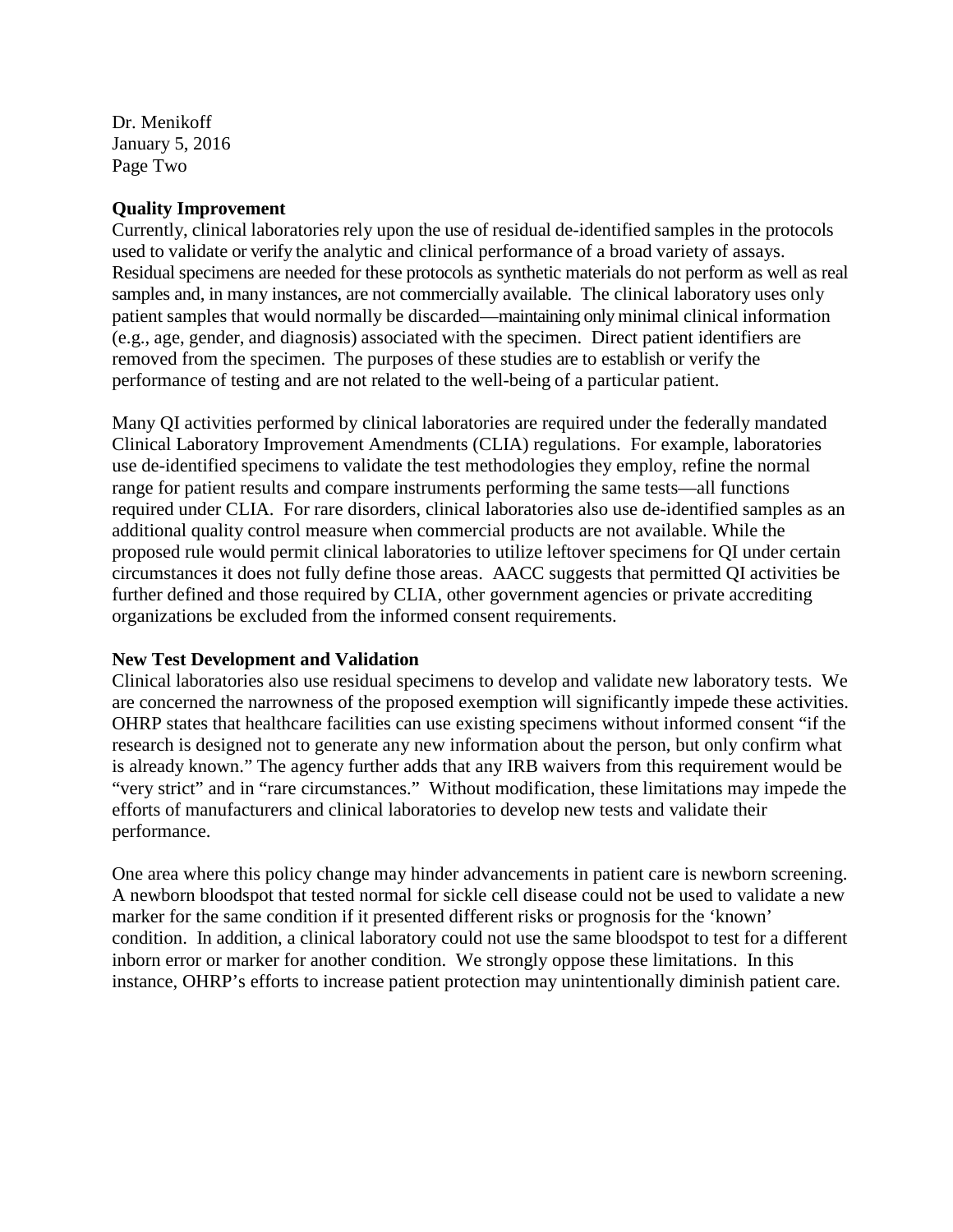Dr. Menikoff January 5, 2016 Page Three

## **Obtaining Informed Consent**

The proposed rule states that providers could use "a broad consent template" developed by HHS to obtain patient permission to use residual specimens. Although the objective is laudable, it does not address many of the administrative hurdles that healthcare providers may encounter, such as:

- tracking and keeping separate specimens with and without informed consent;
- the lack of staff to explain and answer questions about the consent forms; and
- the inability to provide information on samples that will be stored in repositories for future research.

AACC is concerned that the introduction of these new, burdensome, costly requirements may discourage institutions from retaining these specimens—which would be a tremendous setback for ongoing efforts to advance laboratory medicine and improve the quality of healthcare.

### **Clinical Studies**

Laboratory scientists seek a representative patient population when performing clinical studies to ensure the test can be effectively utilized among diverse patient groups. Unfortunately, one of the unintended consequences of the proposal is that it significantly narrows the types of groups included in clinical studies thus diminishing the value and usefulness of any findings.

For example,

- it is well established that certain patient populations, such as the poor and minority populations, refrain from providing consent;
- individuals in emergency room and critical care settings are unlikely to participate in clinical studies because of the need for immediate patient care; and
- few healthcare providers would have personnel available 24 hours a day to obtain patient consent, thereby resulting in many institutions only using specimens obtained during normal 9-5 working hours.

All of these scenarios may result in certain patient populations being systematically excluded from important life-saving research. Similarly, the informed consent requirements would undermine the usefulness of newborn screening samples, which have been an invaluable source of specimens for many fields since they provide a large representative sample of a state's entire population. Unfortunately, with the adoption of the informed consent requirements, the value of many studies utilizing these specimens could decline precipitously.

# **Penalties for Re-identification of De-identified Specimens**

OHRP states that one of the reasons for introducing the new informed consent requirements is that with newer technologies it will be increasingly difficult to prevent the re-identification of an individual "from the use of a biospecimen or a combination of data sources." If this is the primary